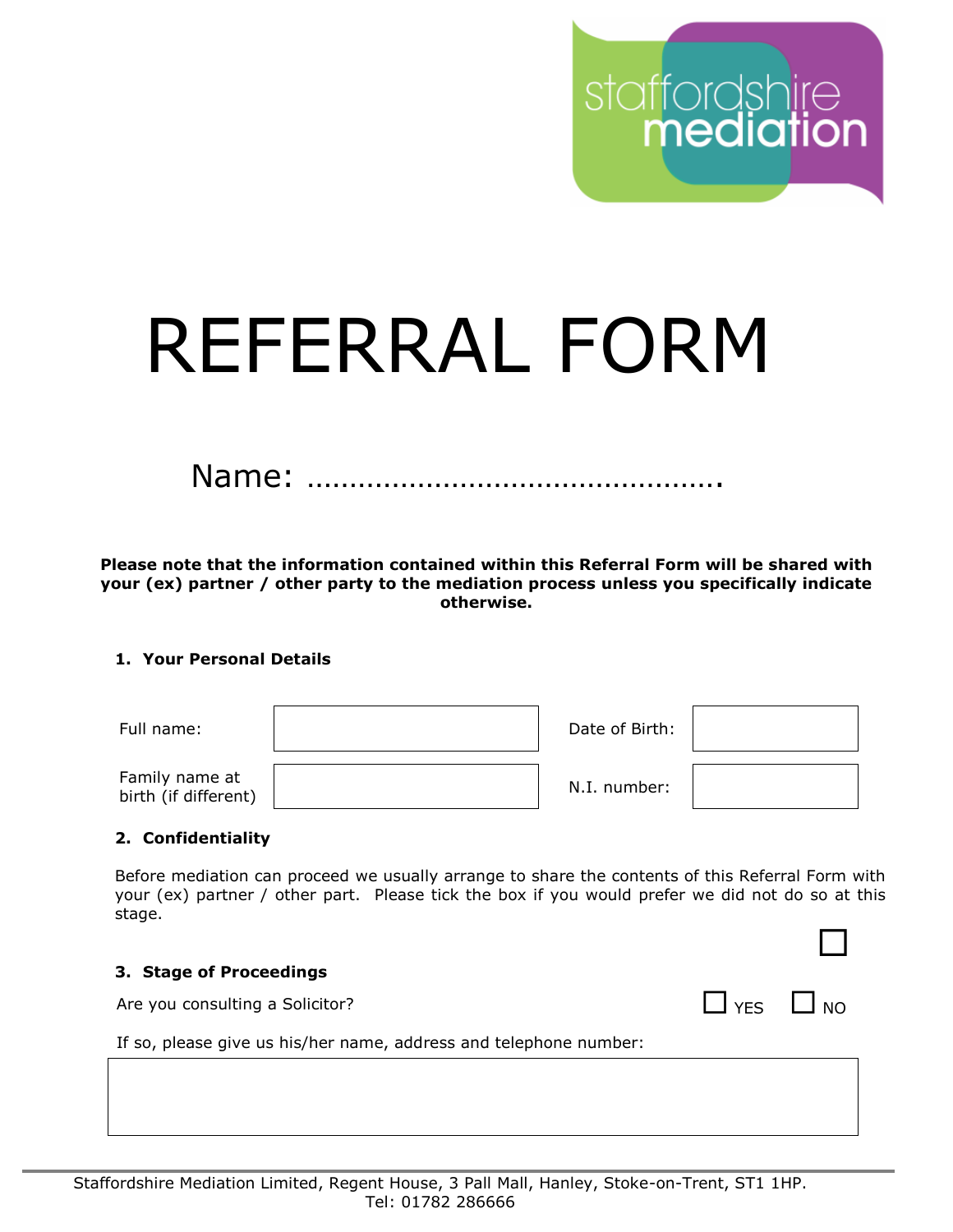|                                                                                   | staffordshire<br><b>mediation</b> |            |           |
|-----------------------------------------------------------------------------------|-----------------------------------|------------|-----------|
| Are you currently involved in divorce or other family or children<br>proceedings? |                                   | $\Box$ YES | $\Box$ NO |
| If so, what stage have they reached?                                              |                                   |            |           |
|                                                                                   |                                   |            |           |
|                                                                                   |                                   |            |           |

Have you and/or you partner/former partner had any form of relevant counselling/therapy or are you involved with any other professionals (e.g. Relate, Social Services etc.)?

If yes, please give brief details of the other professionals involved:

Where did you first hear about mediation?

 $\Box$  YES  $\Box$  NO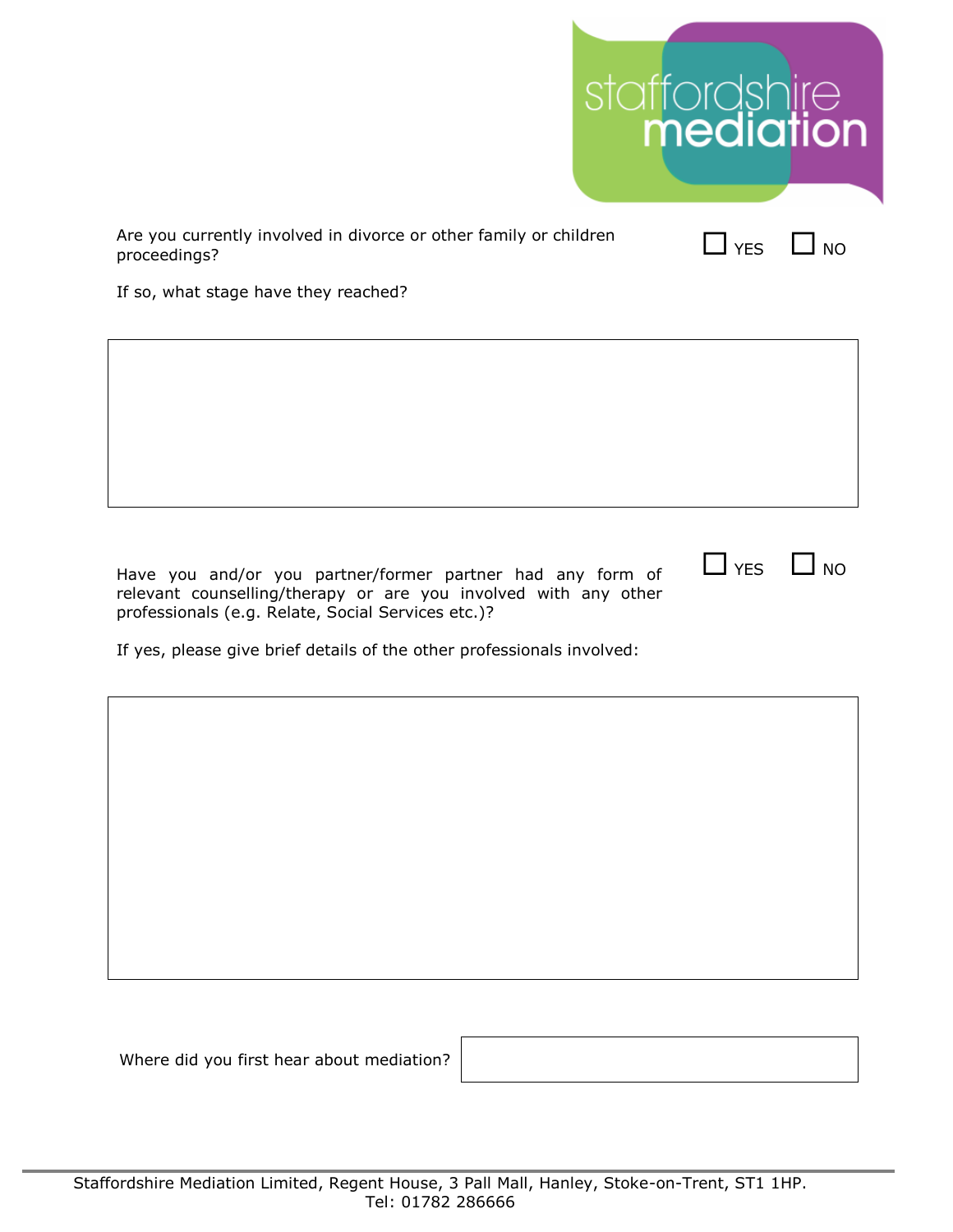

# **4. Contact Information**

| Home address:                     |                                              | Tel:                                 |  |
|-----------------------------------|----------------------------------------------|--------------------------------------|--|
|                                   |                                              | Fax:                                 |  |
|                                   |                                              | e-mail:                              |  |
| Post code:                        |                                              | Mobile:                              |  |
| Work address:                     |                                              | Tel:                                 |  |
|                                   |                                              | Fax:                                 |  |
|                                   |                                              | e-mail:                              |  |
| Post code:                        |                                              |                                      |  |
|                                   | Where is it most appropriate to contact you? |                                      |  |
| 5. Relationships                  |                                              |                                      |  |
| If married, date of marriage:     |                                              | Date you started living<br>together: |  |
| If separated, date of separation: |                                              |                                      |  |

If divorced, date of Decree Nisi: Decree Absolute:

Are you seeking a permanent separation? The Section of Divorce?

Do you think your partner/former partner wants a  $\vert$  or Divorce?

Staffordshire Mediation Limited, Regent House, 3 Pall Mall, Hanley, Stoke-on-Trent, ST1 1HP. Tel: 01782 286666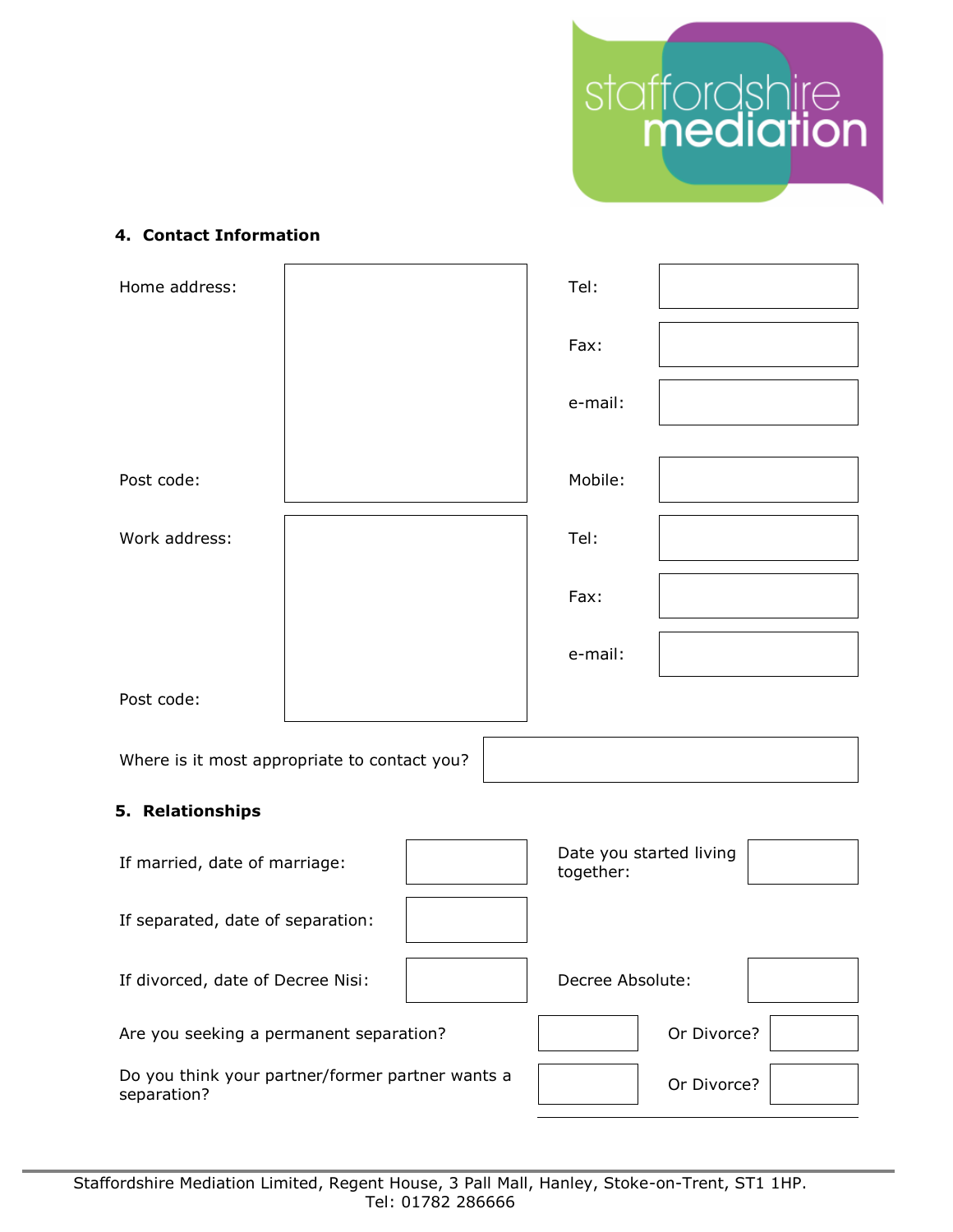

Have you made any attempts at reconciliation?

If either of you have been married previously, please give brief details:

Have you re-married or do you intend to do so?

Are you cohabiting or do you intend to do so?

### **IMPORTANT:**

### **Are there any issues of protection, violence, safety or abuse that we may need to address?**

| Please tick the appropriate boxes           |  | $\Box$ YES $\Box$ NO $\Box$ NOT SURE |
|---------------------------------------------|--|--------------------------------------|
|                                             |  | $\Box$ YES $\Box$ NO $\Box$ NOT SURE |
| Would you like further information on this? |  |                                      |

Normally mediation takes place with both of you in the room at the same time. Are there any reasons why you would wish to start the first session separately?

| $\Box$ YES | $\Box$ NO | $\Box$ NOT SURE |
|------------|-----------|-----------------|
|            |           |                 |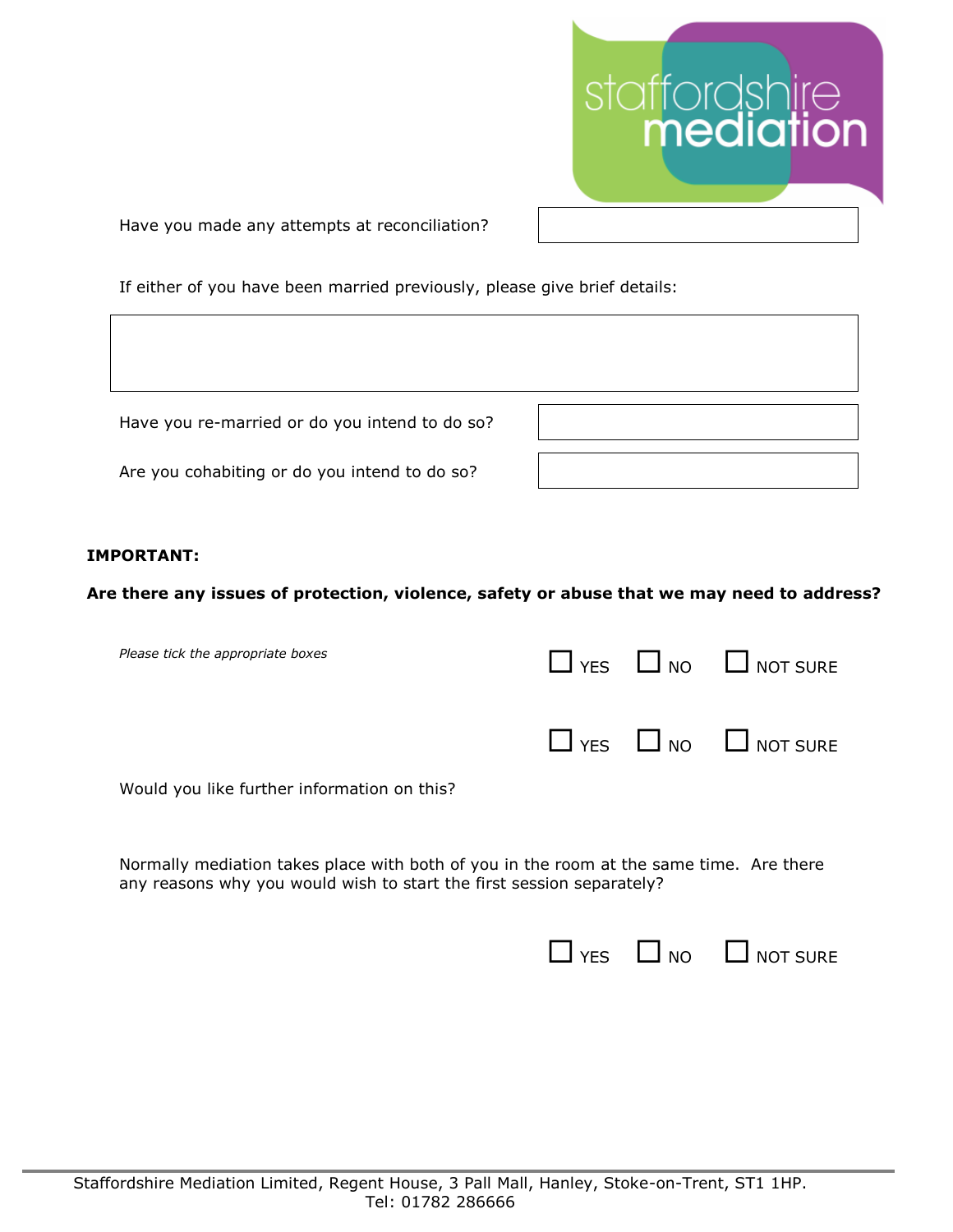

# **6. Children and other Dependants**

| 1 <sup>st</sup> Child  |                                                |
|------------------------|------------------------------------------------|
| Name:                  | Date of<br>$\Box$ Boy $\Box$ Girl<br>birth:    |
| Place of<br>education: | Any special<br>needs?                          |
| $2nd$ Child            |                                                |
| Name:                  | Date of<br>$\Box$ Girl<br>$\Box$ Boy<br>birth: |
| Place of<br>education: | Any special<br>needs?                          |
| 3rd Child              |                                                |
| Name:                  | Date of<br>$\Box$ Girl<br>$\Box$ Boy<br>birth: |
| Place of<br>education: | Any special<br>needs?                          |

*Please continue on an additional piece of paper if there are more than three children or other dependants.*

With whom are the children currently living?

Please outline the current arrangements for the children: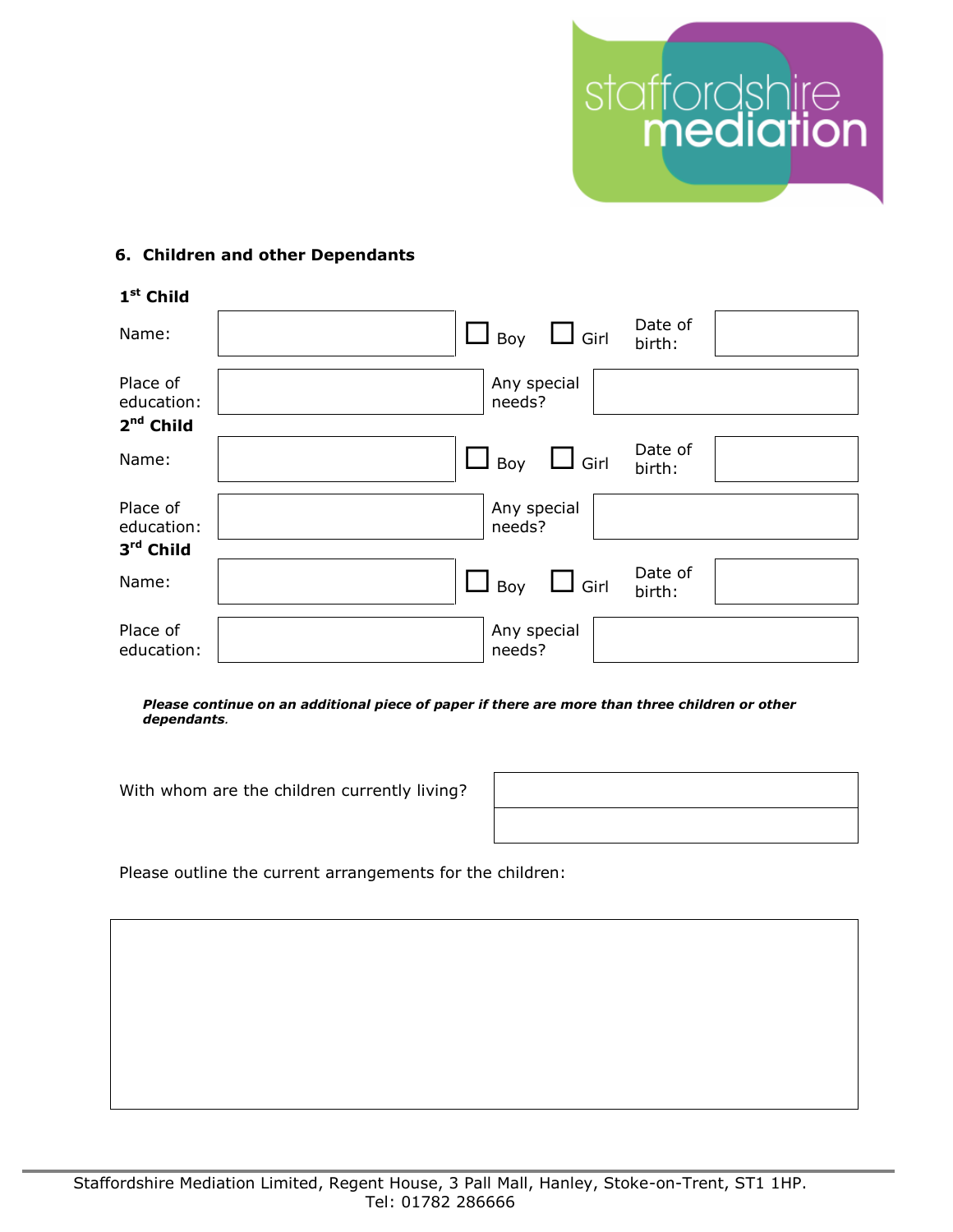

If you are separated from the other parent, are the children in contact with both parents, or with any other relevant family members or persons of special significance?

To what extent are the children aware of the situation between you?

What are the arrangements for financial support in relation to any of the children?

| Child Support Agency involved?                                                  | <b>YES</b>             | <b>NO</b> | <b>NOT SURE</b> |
|---------------------------------------------------------------------------------|------------------------|-----------|-----------------|
| Child Support Agency Assessment made?                                           | $\Box$ YES             | $\Box$ NO | <b>NOT SURE</b> |
| Court Order for Maintenance?                                                    | $\Box$ YES             | I NO      | <b>NOT SURE</b> |
| Voluntary Maintenance arrangement?                                              | $\mathbf{\square}$ YES | <b>NO</b> | <b>NOT SURE</b> |
| Other?                                                                          |                        |           |                 |
| Is financial support in relation to any of the<br>children actually being paid? | <b>YES</b>             | <b>NO</b> | <b>NOT SURE</b> |
| If so, how much and how often?                                                  |                        |           |                 |
| Do you have Parental Responsibility for your<br>children?                       | $\Box$ YES             | <b>NO</b> | <b>NOT SURE</b> |
| Is this an issue between you and your<br>partner/former partner?                | <b>YES</b>             | <b>NO</b> | <b>NOT SURE</b> |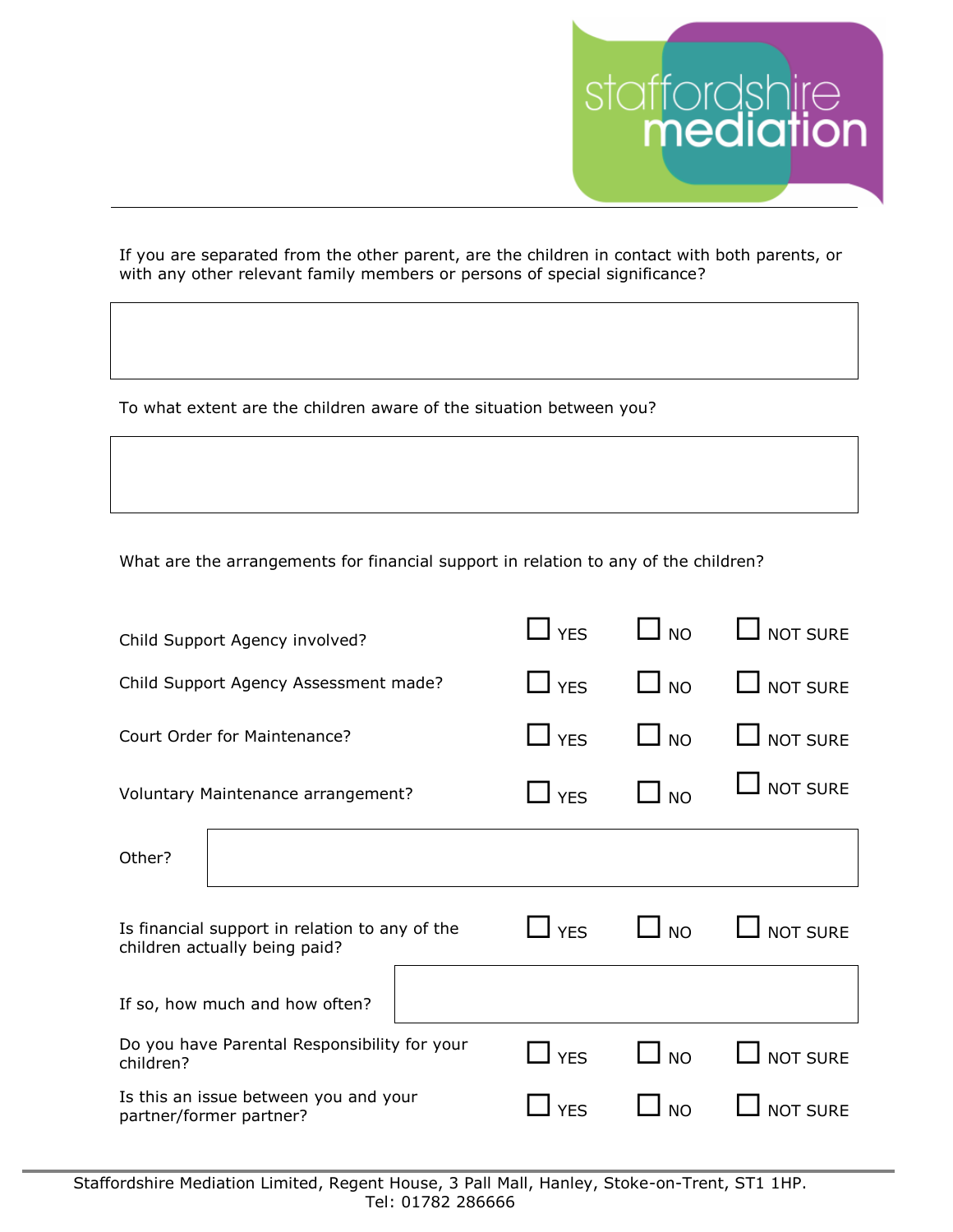

# **7. Preliminary Financial Outline**

If financial matters are to be considered, a more detailed questionnaire will be supplied, and also see the final page regarding Legal Aid/Public Funding.

### **The Family Home:**

| Address:                                   |                                                                                                                                      | Rented or<br>Owned?                           | Rented     | Owned         |
|--------------------------------------------|--------------------------------------------------------------------------------------------------------------------------------------|-----------------------------------------------|------------|---------------|
|                                            |                                                                                                                                      | If Owned:                                     | Jointly    | $\Box$ Solely |
|                                            |                                                                                                                                      | If solely $-$ by whom                         |            |               |
|                                            |                                                                                                                                      | <b>Estimated current</b><br>value:            | £          |               |
|                                            |                                                                                                                                      | <b>Estimated current</b><br>mortgage balance: | £          |               |
|                                            | Do you have any other significant assets, property or capital?                                                                       |                                               | <b>YES</b> | <b>NO</b>     |
|                                            | If yes, please give approximate value<br>(further details not required at this stage)                                                |                                               | £          |               |
| <b>Employment</b>                          |                                                                                                                                      |                                               |            |               |
| Do you have a job?                         |                                                                                                                                      |                                               | <b>YES</b> | <b>NO</b>     |
|                                            | If yes, what is your occupation?                                                                                                     |                                               |            |               |
|                                            | Current salary or earnings (gross)<br>Please bring documentary confirmation with you to your first<br>appointment with your mediator | £                                             |            |               |
|                                            | Do you have any other sources of income?                                                                                             |                                               | <b>YES</b> | <b>NO</b>     |
| If yes, what is the source of this income? |                                                                                                                                      |                                               |            |               |
|                                            | What is the amount of this additional income?                                                                                        | £                                             |            |               |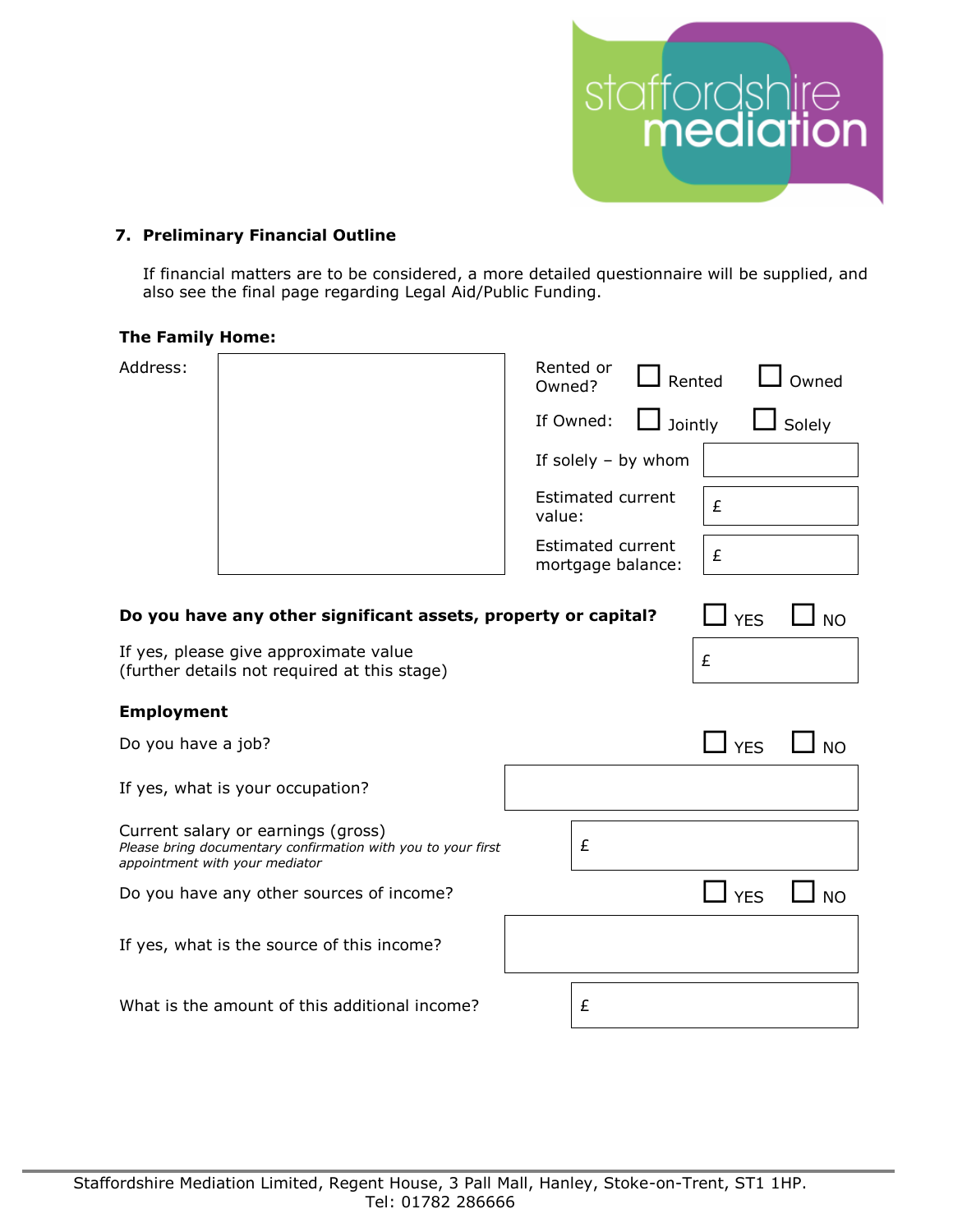# staffordshire<br>mediation

| 8. Outline of issues you want to resolve |  |               |           |                           |
|------------------------------------------|--|---------------|-----------|---------------------------|
| Property and finance                     |  | $\Box$ YES    | $\Box$ NO | $\Box$ NOT SURE           |
| Children - residence and/or contact      |  | $\bigcup$ YES | $\Box$ NO | $\Box$ NOT SURE           |
| Relationship breakdown issues            |  | $\Box$ YES    | $\Box$ NO | $\Box$ NOT SURE           |
| Separation and/or divorce                |  | $\Box$ YES    | $\Box$ NO | $\Box$ NOT SURE           |
| Emotional/Communication issues           |  | $\Box$ YES    |           | $\Box$ NO $\Box$ NOT SURE |
| Other?                                   |  |               |           |                           |

## **9. Your Partner/Former Partner**

*This is the person with whom you are or may be involved in bringing family or other proceedings*

| Full Name:    | Date of<br>birth: |  |
|---------------|-------------------|--|
| Home Address: | Tel:              |  |
|               | Fax:              |  |
|               | e-mail:           |  |
|               | Mobile:           |  |
| Post code:    |                   |  |
| Occupation:   |                   |  |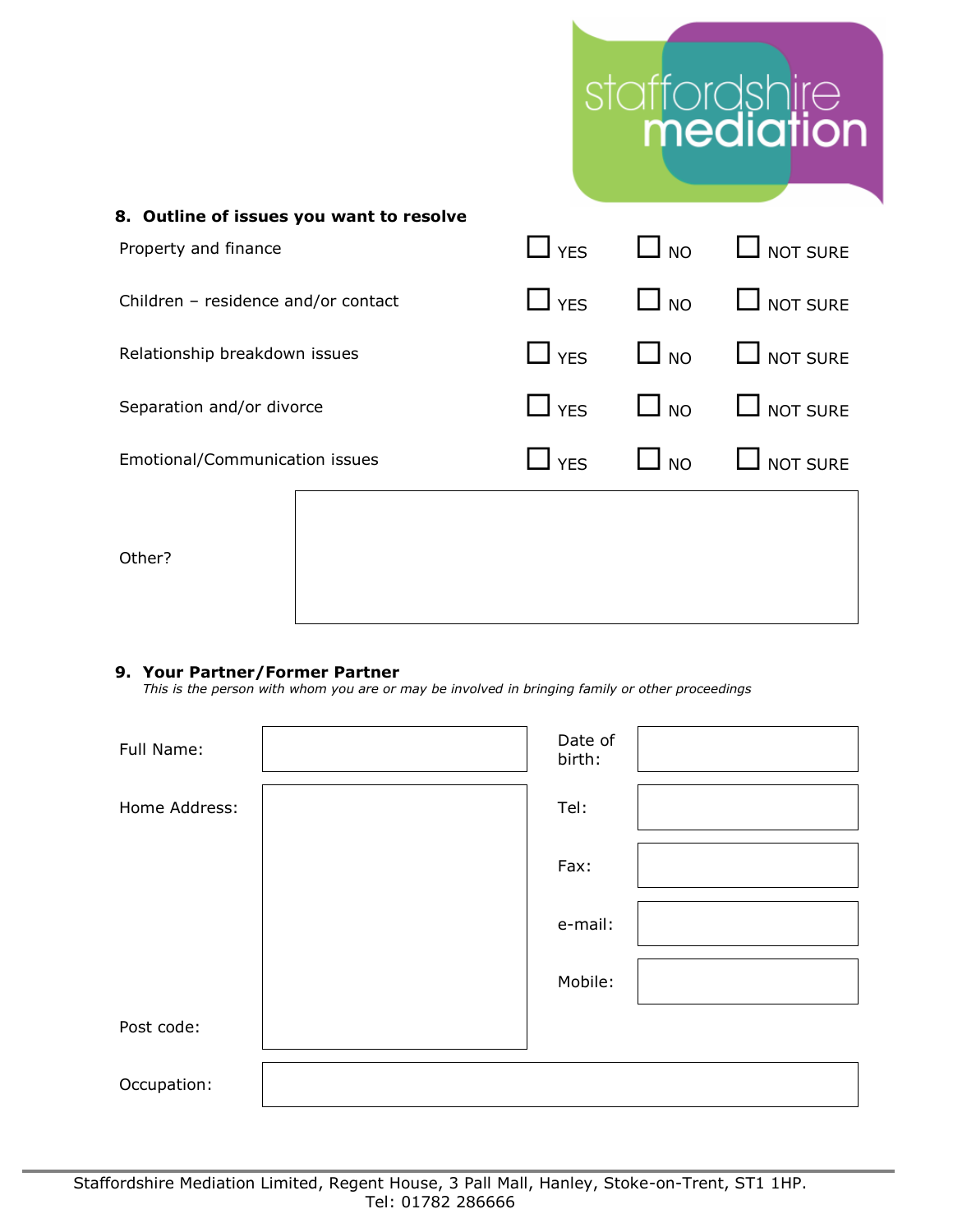|                           |                                                                                           |         | staffordshire<br><b>mediation</b> |
|---------------------------|-------------------------------------------------------------------------------------------|---------|-----------------------------------|
| Work address:             |                                                                                           | Tel:    |                                   |
|                           |                                                                                           | Fax:    |                                   |
|                           |                                                                                           | e-mail: |                                   |
| Post code:                |                                                                                           |         |                                   |
|                           | Where is it most appropriate to contact them?                                             |         |                                   |
| partner?                  | Have you discussed family mediation with your partner/former                              |         | $\Box$ YES<br><b>NO</b>           |
| participate in mediation: | Please indicate what you know about whether your partner/former partner may be willing to |         |                                   |
|                           |                                                                                           |         |                                   |

# **10.Your reasons for coming to mediation**

Please indicate what issues you feel need to be considered and what your aims are in coming to mediation. We appreciate that you may need to know more from the mediator(s), but it would help to have your initial ideas on what you hope to achieve: